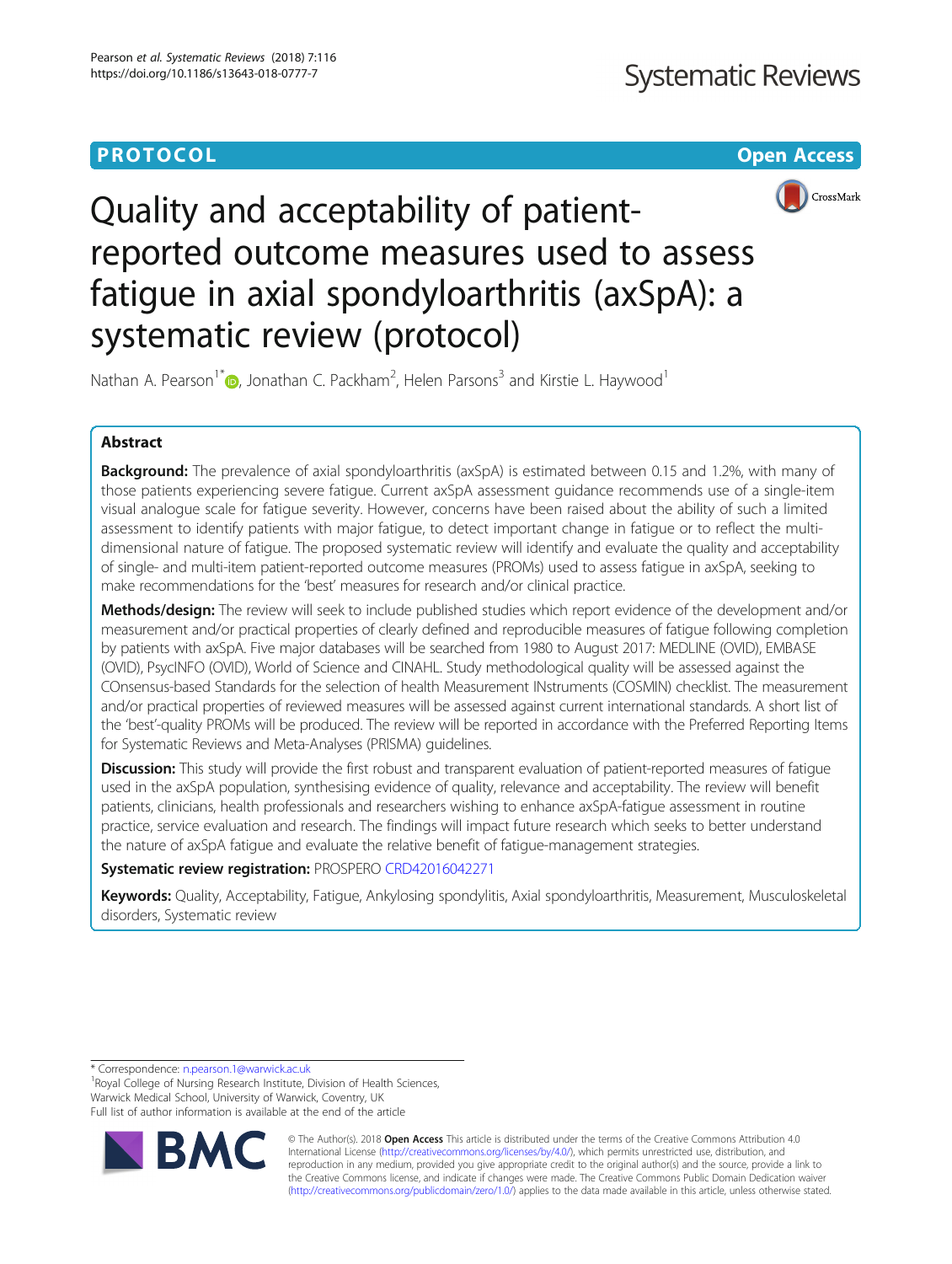### Background

Axial spondyloarthritis (axSpA) is an inflammatory disease that primarily affects the spine and pelvis, impairing mobility to the detriment of the patient's physical wellbeing [[1](#page-3-0)]. It is characterised by widespread back and joint pain and stiffness [[2\]](#page-3-0). axSpA and ankylosing spondylitis (AS) are two facets of a single disease distinguished by whether radiographic sacroiliitis is observable by X-ray examination (AS) or not (axSpA) [[2\]](#page-3-0). Up to 75% of axSpA patients report experiencing fatigue [[3](#page-3-0)–[7\]](#page-3-0), and for many, this is both severe and frequent [\[7](#page-3-0)]. Patients with AS have highlighted the relative importance of seeking to better understand the fatigue associated with their illness [[8](#page-3-0)], underlining the need for an appropriate fatigue assessment that really captures what matters to patients. As exemplified in rheumatoid arthritis (RA), a review of methods of fatigue assessment [[9](#page-3-0)] and qualitative research with patients highlighted both the multi-faceted nature of RA fatigue [[10](#page-3-0)] and the inadequacy of current methods of assessment. The result was the development of a patientreported outcome measure (PROM) specific to RA fatigue—the Bristol Rheumatoid Arthritis Fatigue Multidimensional Questionnaire (BRAF-MDQ) [\[11,](#page-3-0) [12](#page-4-0)]. PROMs are single- or multi-item questionnaires which seek to provide a patient-derived assessment of how they feel, what they can and cannot do and how well they are living their lives as a consequence of their health and associated health care [\[13\]](#page-4-0).

Current assessment guidance for AS exists in the form of a core outcome set (COS) [\[14\]](#page-4-0). The COS provides guidance for the minimum number of outcomes to include in future clinical practice and clinical trials: that is, pain, stiffness, function, global wellbeing and spinal mobility [[14,](#page-4-0) [15](#page-4-0)]. A recent update recommends the assessment of fatigue severity with a single-item visual analogue scale (VAS) [\[16](#page-4-0)]. However, evidence from a large UK cohort of AS patients highlighted significant limitations with a single-item assessment of fatigue, including the failure to identify some patients with major fatigue, to detect important change in fatigue, to reflect the multidimensional nature of fatigue or to detail the nuances of fatigue essential to driving tailored healthcare.

A growing number of multi-item fatigue-specific (for example, the Multidimensional Fatigue Inventory (MFI-20) [[17\]](#page-4-0) and Fatigue Severity Scale [[18\]](#page-4-0)) and condition-fatiguespecific (for example, the BRAF-MDQ [[12\]](#page-4-0) and Functional Assessment of Cancer Therapy scale [\[19\]](#page-4-0)) PROMs are now available. This growth in availability reflects the importance of capturing the multi-faceted, often condition-specific, nature of fatigue [\[20](#page-4-0)] and the importance of seeking to reflect the outcomes that really matter to patients [\[21](#page-4-0)]. However, it is unclear how well these measures perform in the axSpA population; it cannot be assumed that the measurement and practical properties of measures are consistent across different patient populations. Confidence in the use of PROM-based assessment is underpinned by evidence of performance in the population of interest [[22](#page-4-0)], and structured reviews of PROM quality and acceptability provide essential evidence to inform selection.

The proposed systematic review will evaluate the quality (measurement properties), relevance (measures what is important) and acceptability (simplicity and convenience) of clearly defined and reproducible multi- and single-item PROMs which purport to measure fatigue and have been completed by the axSpA population. A short list of 'best' measures of fatigue for use with the axSpA population will be developed to inform recommendations for use in both routine clinical practice and research.

### Method/design

The review will include published studies reporting evidence of the development, measurement and/or practical properties of clearly defined and reproducible measures of fatigue evaluated following completion by patients with axSpA. The review will be completed and reported in accordance with the Preferred Reporting Items for Systematic Reviews and Meta-Analyses (PRISMA) guidelines [\[23](#page-4-0)].

Study methodological quality will be assessed against the COnsensus-based Standards for the selection of health Measurement INstruments (COSMIN) guidelines [[24,](#page-4-0) [25\]](#page-4-0). The measurement and/or practical properties of included measures will be assessed against a transparent appraisal framework informed by current international standards for PROM quality [\[22](#page-4-0), [26](#page-4-0)–[29\]](#page-4-0).

### Search strategy

A comprehensive search strategy will be developed using Medical Subject Headings (MeSH) and free text searching to reflect four key characteristics [[26](#page-4-0), [30,](#page-4-0) [31\]](#page-4-0): (1) population—axSpA, (2) construct—fatigue, (3) type of assessment—patient-reported measures and (4) measurement properties (a modified version of a sensitive search filter and accompanying exclusion filter) [[30](#page-4-0)] (example search in Additional file [1:](#page-3-0) Appendix 1).

Following the review of titles and abstracts of included studies, a further 'named measure' search will be developed and applied with search terms developed as above to reflect (1) population—axSpA, (2) construct fatigue, (3) named fatigue measures and (4) measurement properties.

The search strategy will be modified for each of the following databases: MEDLINE (OVID), EMBASE (OVID), PsycINFO, World of Science and CINAHL. Searches will be run from 1980 to August 2017.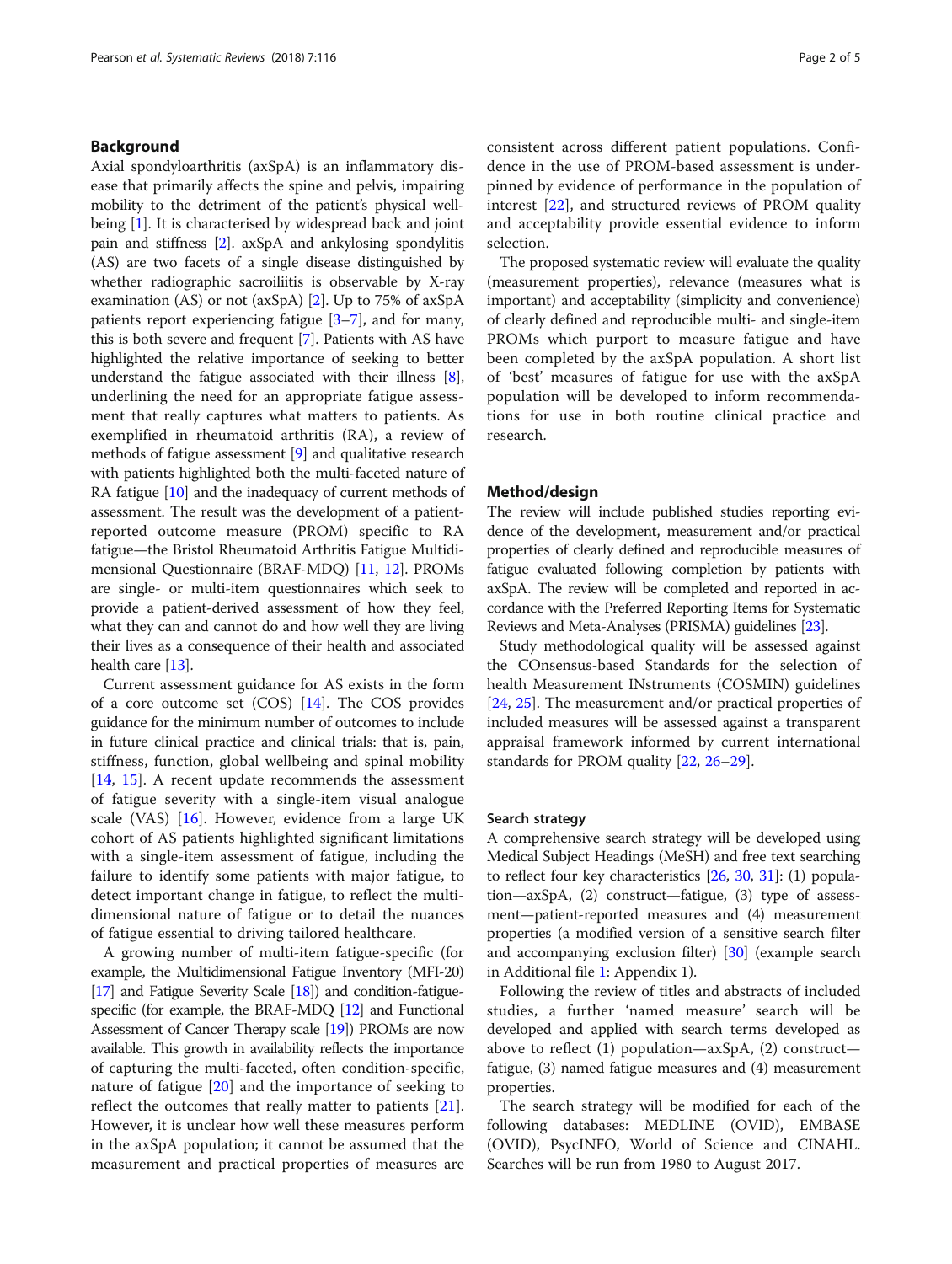### Stage 1: Identifying evaluative studies of PROM-based fatigue assessment in axSpA

The search strategy will use MeSH, keywords and synonyms to identify studies of adult patients with axSpA where the concept of fatigue is assessed. To ensure maximal sensitivity, a wide range of terms will be used to reflect the target patient sample (axSpA) and fatigue. A modified filter describing measurement and assessment will be used to identify studies using PROMs (original filter developed by the PROM group and Knowledge Centre, Department of Public Health, University of Oxford). Terms describing the measurement evaluation will be searched for using a modification of the COSMIN filter [[30\]](#page-4-0). The recommended COSMIN exclusion filter will be added to the search string [\[30](#page-4-0)].

Titles and abstracts will be reviewed for inclusion by one reviewer (NP); a second reviewer (KH) will independently review a 10% subset of randomly selected titles and abstracts and agreement checked [\[32](#page-4-0), [33\]](#page-4-0). A third independent reviewer (JP) will resolve any differences regarding eligibility. Reference lists of included articles will be screened for additional articles. The reason(s) for any full-text exclusions will be recorded.

### Review inclusion/exclusion criteria Study inclusion

Studies will be included if they (i) include a clearly identifiable and reproducible PROM-based assessment of fatigue; (ii) the study reports evidence of the development and/or evaluation (practical or measurement properties) of the PROM following completion by members of the axSpA population; and (iii) the study has been published, peerreviewed, is available as a full text and is written in English. Studies will be excluded if they are (i) available as abstract only; (ii) the assessment of fatigue is not patient-reported, clearly identifiable or reproducible; (iii) the study simply describes use/application of a PROM without further evidence of measurement/practical properties; (iv) the measurement and/or practical properties cannot be extracted specific to the axSpA population; or (v) the study has not been published, peer-reviewed or is not available in English.

All abstracts that include patients with psoriatic arthritis (PsA) will be screened by a consultant rheumatologist (JP) and included if a subset of patients is clinically defined as having axSpA and separately reported.

### PROM inclusion

PROMs will be included if (i) they are fatigue specific: both multi-item and single-item measures will be included and (ii) fatigue is assessed as a separate domain within a multiple domain assessment (e.g. SF-36 Vitality [\[34\]](#page-4-0)). Assessments of fatigue will not be included if they are (i) clinician-reported or (ii) a non-PROM-based assessment.

### Stage 2: Identifying studies using named PROM-based fatigues measures in axSpA

The search strategy will use the search filters developed in stage 1 for population (axSpA), construct (fatigue) and measurement properties (COSMIN filter). In addition, a named measures search filter will be developed and added to the search string to identify single- and multi-item measures used in axSpA fatigue assessment. All identified titles and abstracts will be extracted, and any duplicates between stage 1 and 2 searches will be removed. Title and abstract screening will follow the same procedure outlined for the stage 1 search (see stage 1), and the same eligibility criteria will be applied.

### Data extraction and appraisal

Data extraction will be informed by previous reviews [[35,](#page-4-0) [36](#page-4-0)] (see Additional file [1](#page-3-0): Appendix 2) and the requirements of the COSMIN checklist [[24](#page-4-0), [25\]](#page-4-0). COSMIN provides a transparent appraisal system that is internationally developed. The checklist contains quality criteria for evaluating ten measurement properties—validity (content, structural, construct, criterion, cross-cultural), reliability (internal consistency, test-retest, measurement error), responsiveness and interpretability. This review will consider all evidence of measurement evaluation that relates to fatigue-specific measures only.

Data extraction will capture (1) study information (population, definition of fatigue, language) and (2) PROM-based information. PROM-based evidence of measurement properties will include validity (structural, content and face, construct, criterion, longitudinal), reliability (interor intra-rater, test-retest, internal consistency, measurement error), responsiveness (criterion or construct-based) and interpretability (minimal important change, smallest detectable change, response shift). Evidence for the practical properties of PROMs will include acceptability (relevance) and feasibility. The extent of patient involvement as active research partners in PROM development, evaluation and/or application will be sought [\[37\]](#page-4-0).

Study methodological quality for each reported measurement property will be assessed using the COSMIN checklist 4-point scale (i.e. poor, fair, good, excellent) [[24,](#page-4-0) [25\]](#page-4-0). Two reviewers (NP and KH) will independently undertake data extraction and apply the COSMIN checklist on a randomly selected 10% subset of included papers. Any disagreements are resolved through discussion with a third reviewer (JP or HP).

### Data synthesis

Data synthesis will seek to contextualise evidence of the reported measurement and/or practical properties alongside the methodological quality of the study. As per earlier reviews, data synthesis will consider (i) study methodological quality (COSMIN scores), (ii) the number of studies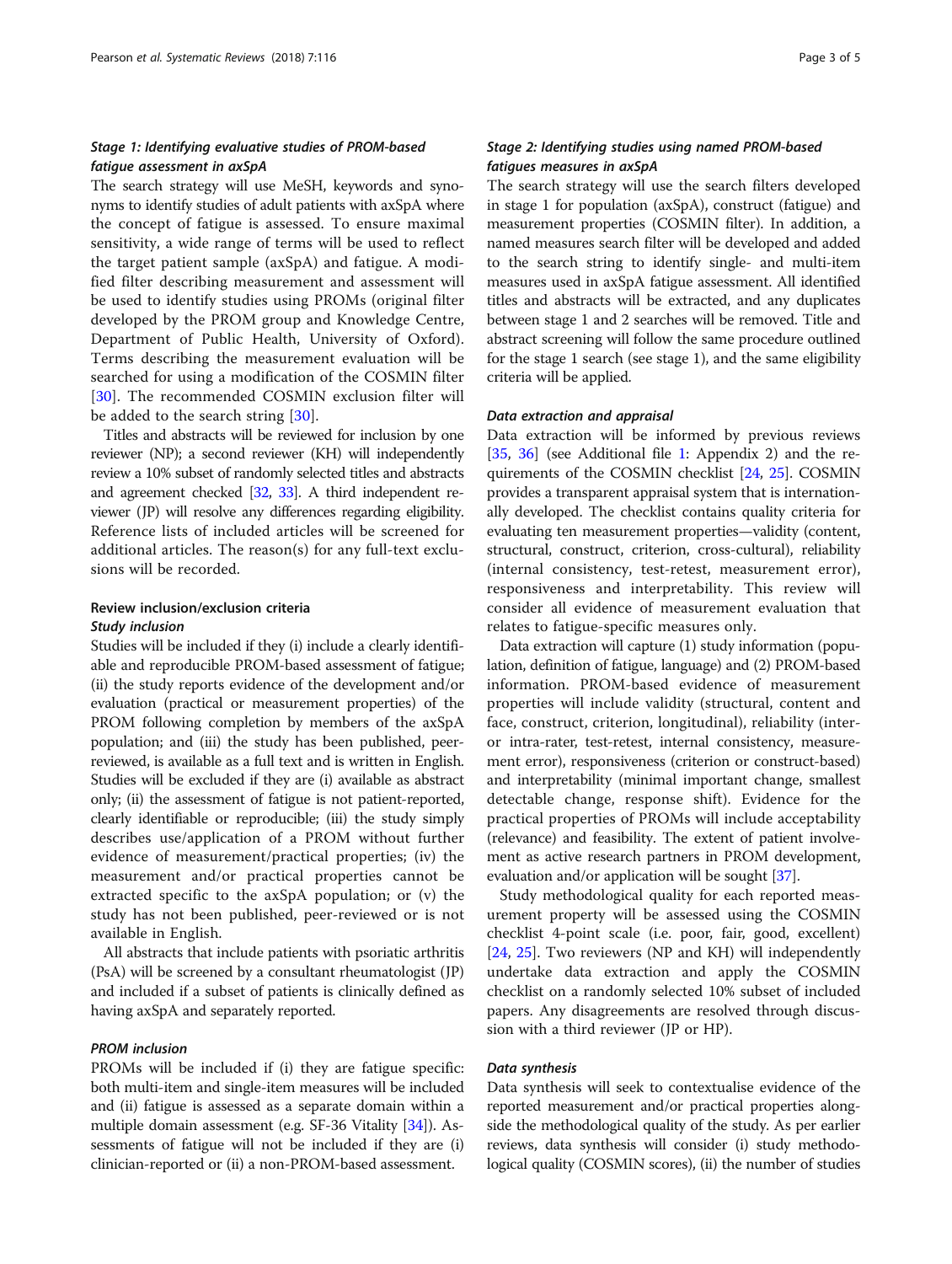<span id="page-3-0"></span>reporting evidence per fatigue measure, (iii) the results for each practical and measurement property per measure, and (iv) consistency between evaluations [\[35\]](#page-4-0). Data synthesis will report two pieces of information. First, measurement property quality will be categorised as adequate (+), not adequate (−), conflicting (+/−) or unclear (?). Second, the strength of evidence for the quality of each measurement property reviewed will be categorised as 'strong', 'moderate', 'limited', 'conflicting' or 'unknown' [[32](#page-4-0), [35\]](#page-4-0).

Following data synthesis and item-content comparisons, PROM recommendations will be informed by (1) whether and to what extent essential domains of fatigue identified—as per the RA-fatigue model—are reflected within the PROM (content validity), (2) the availability of adequate evidence of minimally important measurement properties—validity (structural and construct) and reliability (internal consistency and test-retest), and (3) an evidence base that is minimally judged to be of moderate quality.

### **Discussion**

Awareness of the importance of fatigue in inflammatory conditions has grown over the past decade [\[20](#page-4-0)]. Whilst patients report fatigue as one of the key symptoms of their condition, there is limited evidence of an improved understanding of fatigue in axSpA and its impact on patients' lives [3, [38,](#page-4-0) [39](#page-4-0)]. Moreover, growing evidence suggests that the experience of fatigue is not homogeneous across conditions [10, [40\]](#page-4-0) and hence a generic approach to assessment may miss important aspects of fatigue for particular patient groups.

This study will provide the first robust and transparent evaluation of patient-reported measures of fatigue used in the axSpA population, synthesising evidence of quality, relevance and acceptability. The findings of this review will inform the selection of patient-reported fatigue assessment, thus impacting future research which seeks to better understand the nature of axSpA fatigue. Improving the assessment of fatigue in routine practice, service evaluation and research will enhance our understanding of the way in which fatigue impacts upon the lives of people with axSpA, and the way in which their fatigue responds to fatigue-management strategies.

### Additional file

[Additional file 1:](https://doi.org/10.1186/s13643-018-0777-7) Appendix 1. Search strategy. Appendix 2. Quality criteria to appraise reported measurement properties [[28,](#page-4-0) [36\]](#page-4-0). (DOCX 25 kb)

#### Abbreviations

AS: Ankylosing spondylitis; axSpA: Axial spondyloarthritis; CINAHL: Cumulative Index to Nursing and Allied Health Literature; COS: Core outcome set; COSMIN: COnsensus-based Standards for the selection of health Measurement INstruments; PRISMA: Preferred Reporting Items for Systematic Reviews and Meta-Analyses; PROM: Patient-reported outcome measure; RA: Rheumatoid arthritis

### Funding

This work was supported by the National Ankylosing Spondylitis Society (NASS) grant number WAR1.

#### Authors' contributions

KH is the guarantor of the review. NP drafted the manuscript. Eligibility criteria and data extraction criteria were developed by all authors. NP and KH developed the search strategy. KH and HP provided outcome measurement expertise. KH and JP provided expertise on axial spondyloarthritis, including ankylosing spondylitis. All authors reviewed the manuscript, provided feedback and approved the final version.

### Ethics approval and consent to participate

Not applicable (protocol)

### Consent for publication

Not applicable (protocol)

#### Competing interests

The authors declare that they have no competing interests.

### Publisher's Note

Springer Nature remains neutral with regard to jurisdictional claims in published maps and institutional affiliations.

#### Author details

<sup>1</sup> Royal College of Nursing Research Institute, Division of Health Sciences, Warwick Medical School, University of Warwick, Coventry, UK. <sup>2</sup>Institute of Applied Clinical Science, Keele University, Staffordshire, UK. <sup>3</sup>Warwick Clinical Trials Unit, Warwick Medical School, University of Warwick, Coventry, UK.

### Received: 6 February 2017 Accepted: 17 July 2018 Published online: 07 August 2018

#### References

- 1. Raine C, Keat A. Axial spondyloarthritis. Medicine. 2014;42:251–6.
- 2. Poddubnyy D. Axial spondyloarthritis: is there a treatment choice? Ther Adv Musculoskelet Dis. 2013;5:45–54.
- 3. Calin A, Edmunds L, Kennedy LG. Fatigue in ankylosing spondylitis--why is it ignored? J Rheumatol. 1993;20:991–5.
- 4. Garrett S, Jenkinson T, Kennedy LG, Whitelock H, Gaisford P, Calin A. A new approach to defining disease status in ankylosing spondylitis: the Bath Ankylosing Spondylitis Disease Activity Index. J Rheumatol. 1994;21:2286–91.
- 5. Jones SD, Koh WH, Steiner A, Garrett SL, Calin A. Fatigue in ankylosing spondylitis: its prevalence and relationship to disease activity, sleep, and other factors. J Rheumatol. 1996;23:487–90.
- 6. Ward MM. Health-related quality of life in ankylosing spondylitis: a survey of 175 patients. Arthritis Care Res. 1999;12:247–55.
- 7. Haywood KL, Packham JC, Jordan KP. Assessing fatigue in ankylosing spondylitis: the importance of frequency and severity. Rheumatology (Oxford). 2014;53:552–6.
- 8. National Ankylosing Spondylitis Society: NASS Research Priorities 2013–2018. 2013. <http://nass.co.uk/research/nass-research-priorities/>. Accessed 21 Sept 2016.
- 9. Hewlett S, Dures E, Almeida C. Measures of fatigue: Bristol Rheumatoid Arthritis Fatigue Multi-Dimensional Questionnaire (BRAF MDQ), Bristol Rheumatoid Arthritis Fatigue Numerical Rating Scales (BRAF NRS) for severity, effect, and coping, Chalder Fatigue Questionnaire (CFQ), Checklist Individual Strength (CIS20R and CIS8R), Fatigue Severity Scale (FSS), Functional Assessment Chronic Illness Therapy (Fatigue) (FACIT-F), Multi-Dimensional Assessment of Fatigue (MAF), Multi-Dimensional Fatigue Inventory (MFI), Pediatric Quality Of Life (PedsQL) Multi-Dimensional Fatigue Scale, Profile of Fatigue (ProF), Short Form 36 Vitality Subscale (SF-36 VT), and Visual Analog Scales (VAS). Arthritis Care Res. 2011;63(Suppl 11):263–86.
- 10. Hewlett S, Cockshott Z, Byron M, Kitchen K, Tipler S, Pope D, et al. Patients' perceptions of fatigue in rheumatoid arthritis: overwhelming, uncontrollable, ignored. Arthritis Rheum. 2005;53:697–702.
- 11. Nicklin J, Cramp F, Kirwan J, Urban M, Hewlett S. Collaboration with patients in the design of patient-reported outcome measures: capturing the experience of fatigue in rheumatoid arthritis. Arthritis Care Res. 2010;62: 1552–8.